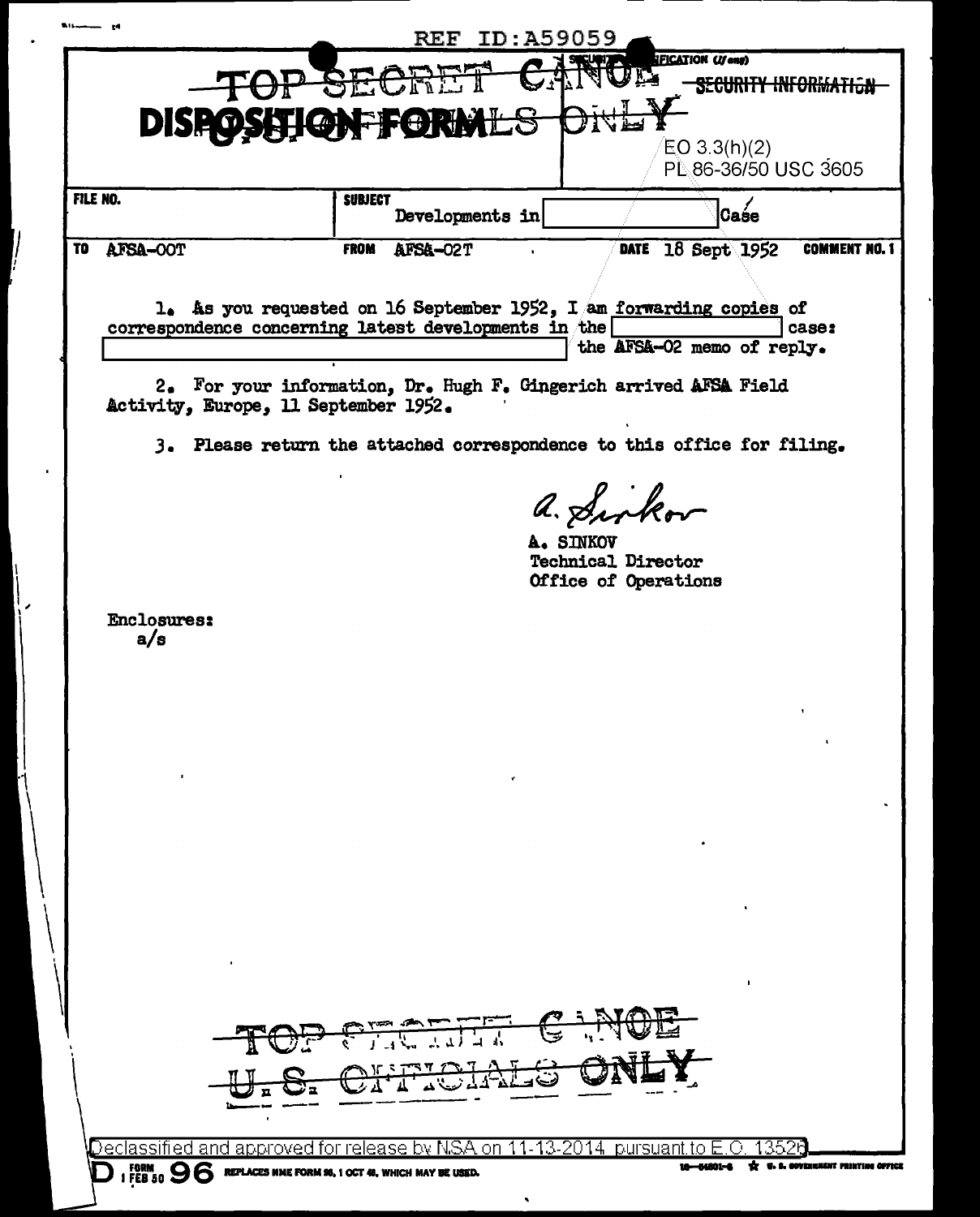**REF** ID: A59059

 $\sim$  ,  $\sim$ 

 $\bullet$ 

l,

 $\tilde{\mathbf{a}}$ يت  $\frac{1}{2}$ 

## TOP SECRET CONTROL -U.S. OFFICIALS ONLY

6 August 1952

| <b>SUAJECT:</b> |                              |                                                                     |  |                                                                                                                                             |  |
|-----------------|------------------------------|---------------------------------------------------------------------|--|---------------------------------------------------------------------------------------------------------------------------------------------|--|
| 7 e l           |                              |                                                                     |  | EQ 3.3(h)(2)<br>PL 86-36/50 USC 3605                                                                                                        |  |
|                 |                              |                                                                     |  |                                                                                                                                             |  |
| 1.              |                              | Reference is made to                                                |  | in which are given the terms                                                                                                                |  |
|                 |                              |                                                                     |  |                                                                                                                                             |  |
| 2.              | <b>The</b>                   |                                                                     |  | has advised that, with the exception                                                                                                        |  |
|                 |                              | <b>lieu of 2(f), they prepose that</b>                              |  | of paragraph 2(f) of the reference, these terms are acceptable. In<br>would contact some                                                    |  |
|                 |                              | U.S. commercial firm, such as Vestern Electric, for arranging U.S.  |  |                                                                                                                                             |  |
|                 | production of the following: |                                                                     |  |                                                                                                                                             |  |
|                 |                              |                                                                     |  |                                                                                                                                             |  |
|                 |                              |                                                                     |  |                                                                                                                                             |  |
|                 |                              |                                                                     |  |                                                                                                                                             |  |
|                 |                              | They further propose that                                           |  |                                                                                                                                             |  |
|                 |                              |                                                                     |  |                                                                                                                                             |  |
| з. –            |                              | In addition to the foregoing, the                                   |  | also                                                                                                                                        |  |
|                 |                              |                                                                     |  |                                                                                                                                             |  |
|                 |                              |                                                                     |  |                                                                                                                                             |  |
|                 |                              | agrees that the U.S. review all future developmental items prior to |  |                                                                                                                                             |  |
|                 |                              | their submission to a third party other than                        |  |                                                                                                                                             |  |
|                 |                              |                                                                     |  |                                                                                                                                             |  |
| 4.              |                              | In regard to the construction of the                                |  | the                                                                                                                                         |  |
|                 |                              |                                                                     |  | purchase of which is now being nagotiated, they indicate that immedi-                                                                       |  |
|                 |                              | ate construction of this unit is possible with delivery estimated   |  |                                                                                                                                             |  |
|                 |                              |                                                                     |  | within ninety days. They also request that the U.S. technicians who<br>are to participate in its construction dress in civilian clothes and |  |
| use i           |                              |                                                                     |  | for all travel in connection                                                                                                                |  |
|                 |                              | with the actual construction work.                                  |  |                                                                                                                                             |  |
|                 |                              |                                                                     |  |                                                                                                                                             |  |
|                 |                              |                                                                     |  | 5. If AFSA concurs with the foregoing, our representative in                                                                                |  |
|                 |                              | <u>naw ha amarimna in affant an manin is nam</u>                    |  | will be instructed accordingly in order that the negotiations                                                                               |  |
|                 |                              |                                                                     |  |                                                                                                                                             |  |
|                 |                              |                                                                     |  |                                                                                                                                             |  |
|                 |                              |                                                                     |  |                                                                                                                                             |  |
|                 |                              |                                                                     |  |                                                                                                                                             |  |
|                 |                              |                                                                     |  |                                                                                                                                             |  |
|                 |                              |                                                                     |  |                                                                                                                                             |  |
|                 |                              |                                                                     |  |                                                                                                                                             |  |
|                 |                              |                                                                     |  |                                                                                                                                             |  |
|                 |                              |                                                                     |  |                                                                                                                                             |  |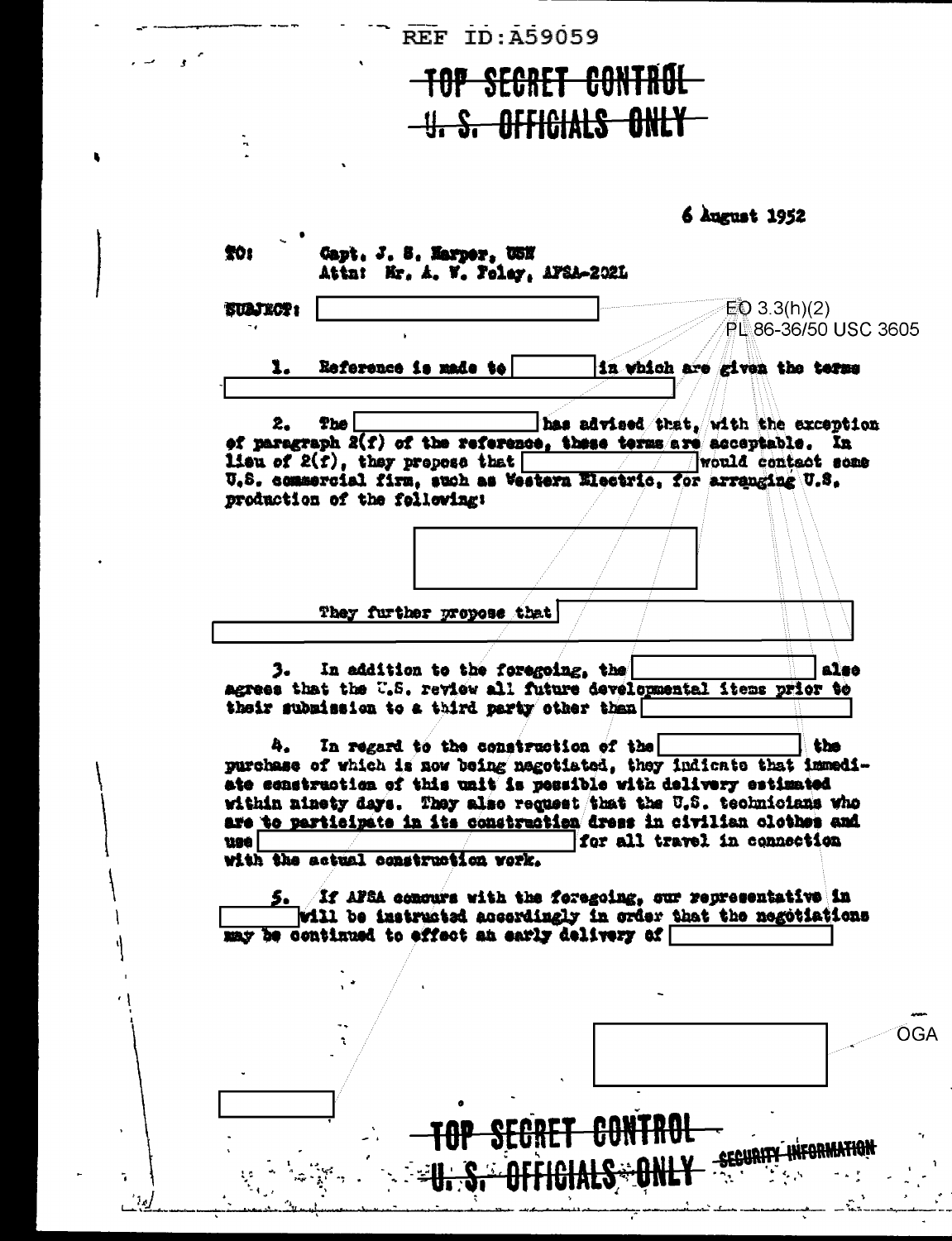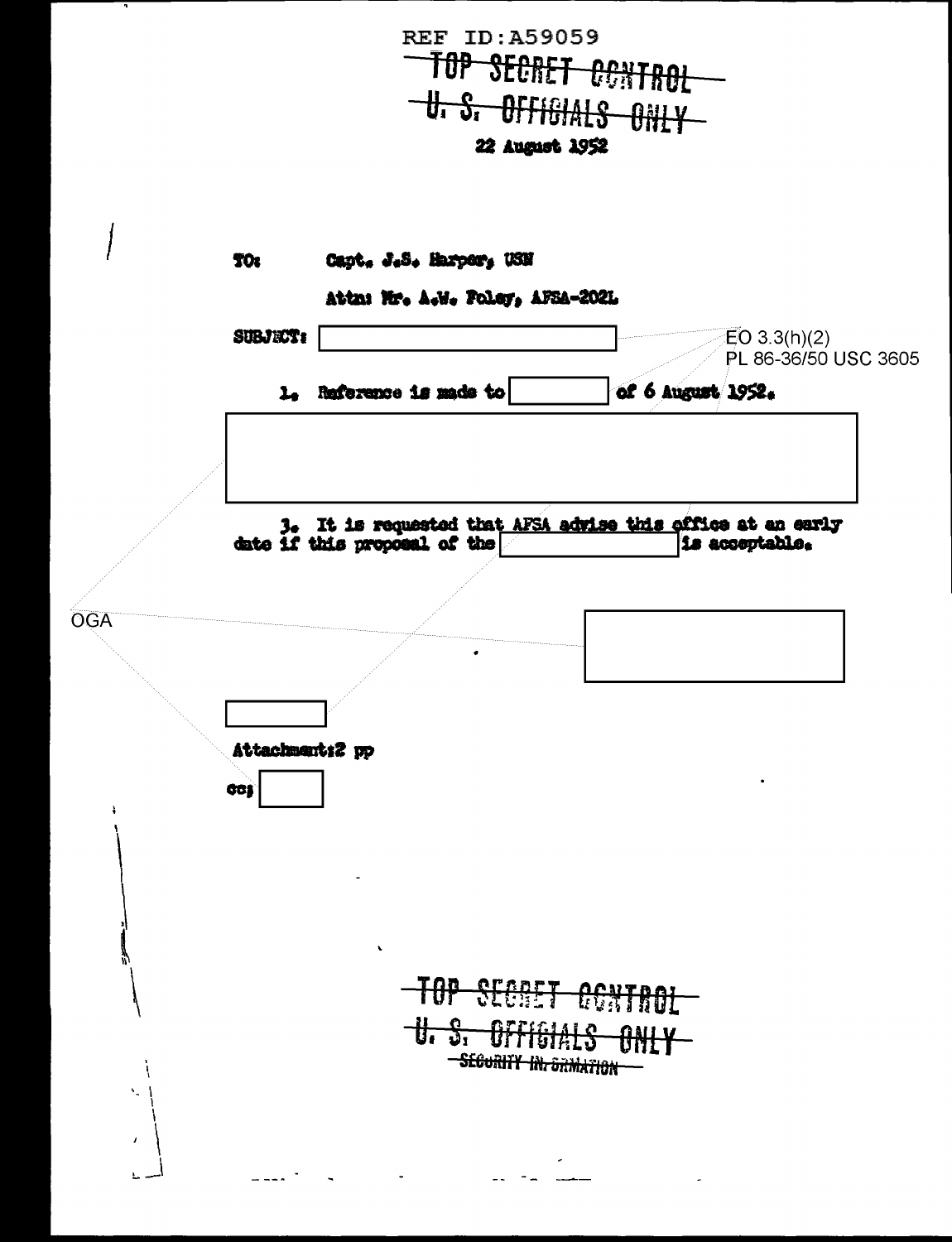|                 |                        | REF ID: A59059<br>s.                             |                                                                                                                                              |                      |
|-----------------|------------------------|--------------------------------------------------|----------------------------------------------------------------------------------------------------------------------------------------------|----------------------|
|                 |                        | <del>TOP SECRE</del>                             |                                                                                                                                              |                      |
|                 | <b>COPY</b>            |                                                  |                                                                                                                                              |                      |
|                 |                        |                                                  |                                                                                                                                              | -COPY                |
|                 |                        |                                                  |                                                                                                                                              |                      |
|                 |                        |                                                  |                                                                                                                                              |                      |
|                 |                        |                                                  |                                                                                                                                              |                      |
|                 |                        |                                                  |                                                                                                                                              |                      |
| <b>SUBJECT:</b> |                        |                                                  |                                                                                                                                              | $E_0$ 3.3(h)(2)      |
| XKT:            |                        | Your letter Mr. $\frac{1922}{15}$ of 5 June 1952 |                                                                                                                                              | PL 86-36/50 USC 3605 |
|                 |                        |                                                  |                                                                                                                                              |                      |
|                 |                        |                                                  |                                                                                                                                              |                      |
|                 |                        |                                                  |                                                                                                                                              |                      |
| of              | 1) On behalf of the    | <b>AS follows:</b>                               | we accept your proposal of 5 June for the purchase                                                                                           |                      |
|                 |                        |                                                  |                                                                                                                                              |                      |
|                 |                        | a) One unit will be purchased at a cost of       |                                                                                                                                              |                      |
|                 |                        |                                                  |                                                                                                                                              |                      |
|                 |                        |                                                  | b) Two American technicians will participate in the construction of the                                                                      |                      |
|                 |                        | machine. Place suggested:                        |                                                                                                                                              |                      |
|                 |                        |                                                  | or vicinity daily, can take part in the construction                                                                                         |                      |
|                 | almost unnoticed.      |                                                  |                                                                                                                                              |                      |
|                 |                        |                                                  |                                                                                                                                              |                      |
|                 |                        |                                                  | Date: The construction can start immediately if requested, approx.                                                                           |                      |
|                 |                        | time required: $2 - 3$ months.                   |                                                                                                                                              |                      |
| c)              | The <b>I</b>           |                                                  | has the assurance of the United States Government that the                                                                                   |                      |
|                 |                        |                                                  | patent rights in the United States will be protected.                                                                                        |                      |
|                 |                        |                                                  |                                                                                                                                              |                      |
|                 |                        |                                                  | d) One third of the sum to be paid at conclusion of agreement, one third                                                                     |                      |
|                 |                        | 3 months later; the final payment upon delivery. |                                                                                                                                              |                      |
|                 |                        |                                                  | Should the machine be ready before the second payment becomes due,<br>then the remaining two thirds of the sum become due, after the machine |                      |
|                 |                        |                                                  |                                                                                                                                              |                      |
|                 |                        |                                                  |                                                                                                                                              |                      |
|                 |                        | has been approved of by the US experts.          |                                                                                                                                              |                      |
|                 |                        |                                                  |                                                                                                                                              |                      |
|                 |                        |                                                  |                                                                                                                                              |                      |
|                 |                        |                                                  |                                                                                                                                              |                      |
| $\bullet$       |                        |                                                  | provide circuit diagrams and operating instructions with                                                                                     |                      |
|                 |                        |                                                  |                                                                                                                                              |                      |
|                 |                        | f) The machine will be delivered in              |                                                                                                                                              |                      |
|                 |                        |                                                  |                                                                                                                                              |                      |
|                 |                        |                                                  | g) As arranged verbally we have taken up negotiations with                                                                                   |                      |
|                 |                        |                                                  | which is going to manufacture the direct line, i.e.,                                                                                         |                      |
|                 |                        |                                                  | a small electric apparatus for producing punched tape (one-time pad)                                                                         |                      |
|                 |                        |                                                  | and the two apparatus which are added to the telewriter for the<br>automatic coding and de-coding. It will take at least one year before     |                      |
|                 |                        | production can start. It is suggested that       |                                                                                                                                              |                      |
|                 |                        |                                                  |                                                                                                                                              |                      |
|                 |                        |                                                  |                                                                                                                                              |                      |
|                 |                        |                                                  |                                                                                                                                              |                      |
|                 |                        |                                                  |                                                                                                                                              |                      |
|                 |                        |                                                  |                                                                                                                                              |                      |
|                 |                        |                                                  |                                                                                                                                              |                      |
|                 | Attachment to KJ-38095 |                                                  |                                                                                                                                              |                      |

 $\ddot{\phantom{a}}$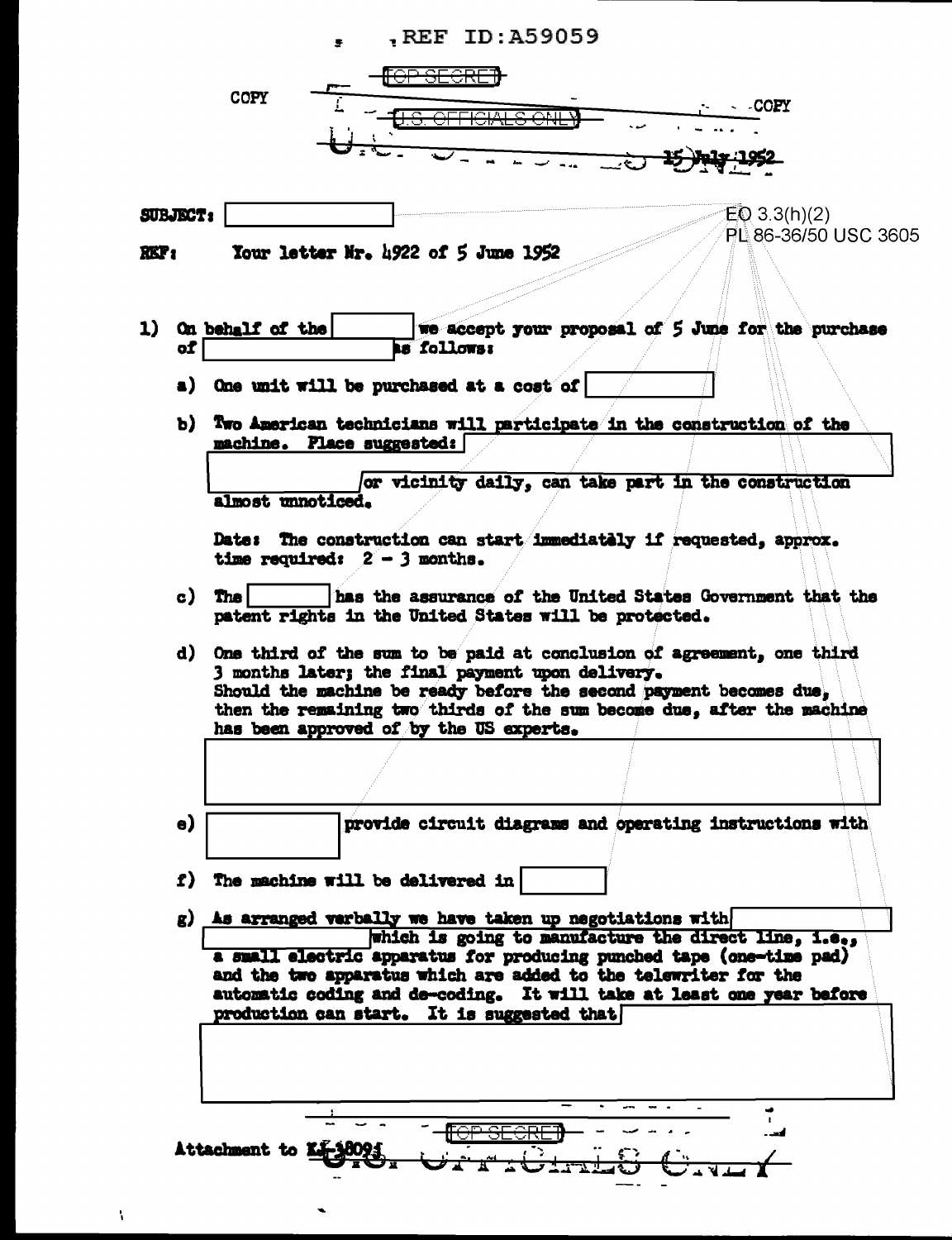ID: A59059  $\mathbf{REF}$  $EQ.3.3(h)(2)$ PL 86-36/50 USC 3605 COPY **The** (the large machine for producing key material plus punched tape as indicated in 1) a) is not suitable for a commercial proposition and is going to be produced in small quantities in such a manner that the will produce most of the individual parts, the assembling to be done by the It is however, expected that the price will be very much reduced by such a procedure. 2) According to previous oral information, the best hand coding machine known so far is the one produced by HAUELIN, as far as the mechanical parts are concerned. The de-coding safety has been inadequate and was repeatedly To construct a new machine turned down by not only be a matter of at least 2 years loss in time but also considerable efforts would have to be made in order to circusvent the many patents for purely mechanical parts in the HACELIN machine. has a patented device, a The | which if applied to the HACELIN machine would improve the safety degree of the coding machine from about 60% at present to about 90% with this new device. The HAGELIN machine being well known and widely used among the Western states in spite of its inadequacy we thought it advisable to combine the mechanical qualities of this machine without device, thereby with having an excellent machine for the Western defense system. Ne have made arrangements with MACLIN to this effect and shall keep you informed of the progress of the combined efforts. 3) Regarding the 2 remaining points of the present programme, i.e. a large electrically operated coding machine with a very high degree of safety and the speech scramble we agree to your proposal para 2 of your letter of 5 June 1952, i.e. for these two items or any other item developed the U.S. government will have the opportunity in future to review them prior to their being submitted to any other third party

4) As this is an arrangement with the US government we do not consider it necessary to make a formal contract with but suggest that this letter and your confirmation be sufficient for the deal. being more in the nature of a gentleran agreement.

other than

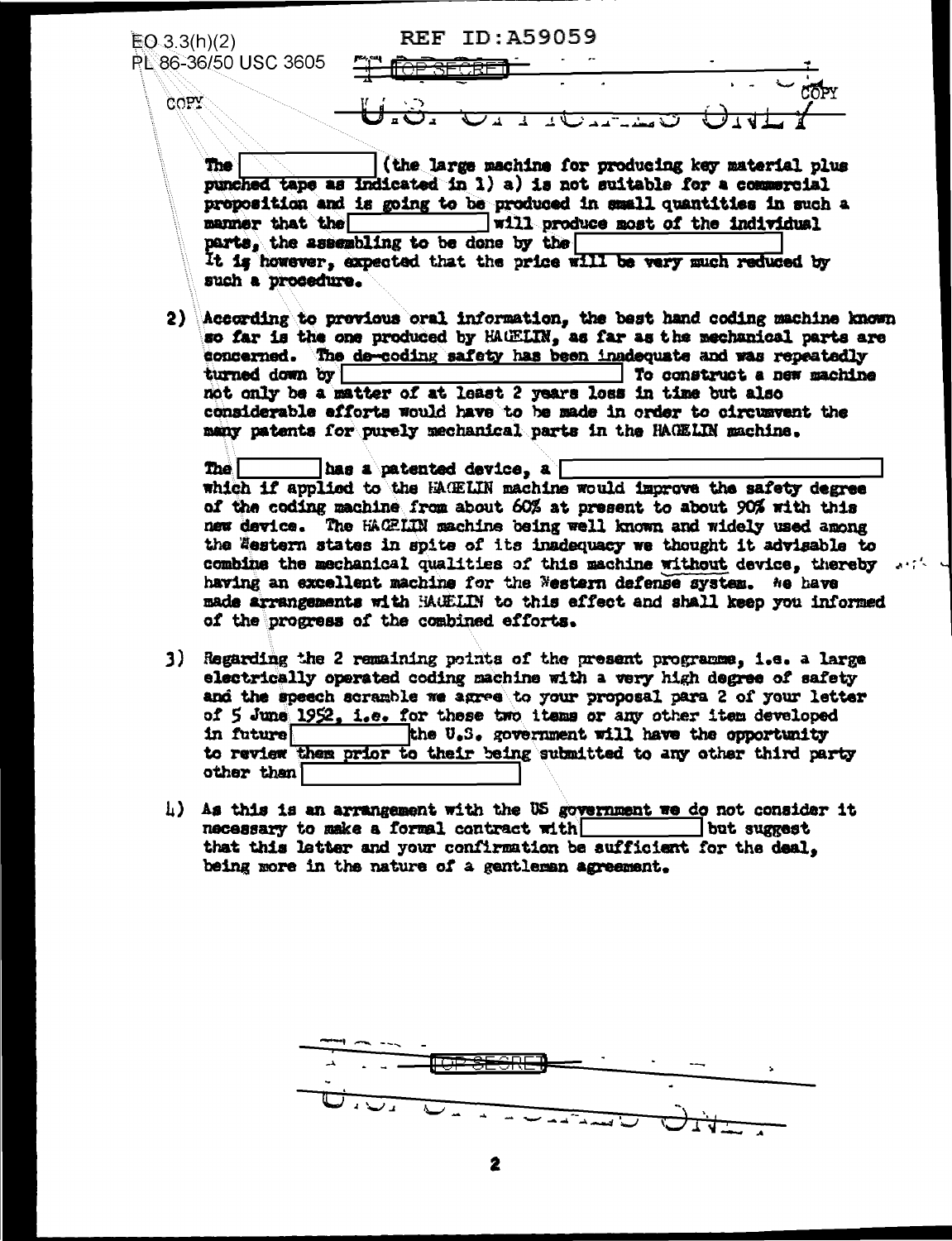